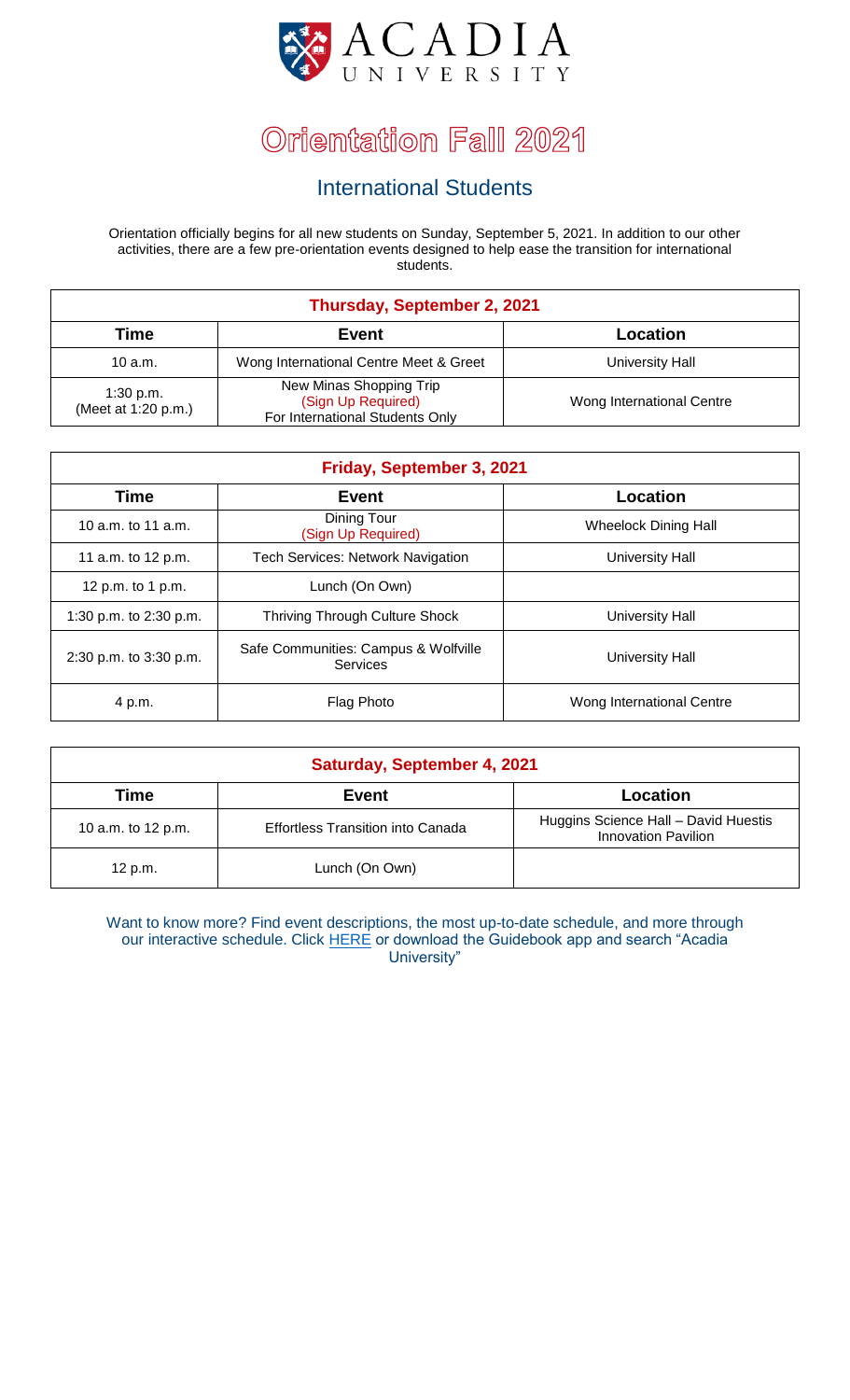

Want to know more? Find event descriptions, the most up-to-date schedule, and more through our interactive schedule. Click [HERE](https://guidebook.com/g/#/guides/acadiau) or download the Guidebook app and search "Acadia University"

### Pre-Orientation Activity

| Saturday, September 4, 2021      |                                                                                  |                           |  |
|----------------------------------|----------------------------------------------------------------------------------|---------------------------|--|
| Time                             | Event                                                                            | <b>Location</b>           |  |
| 1:30 p.m.<br>(Meet at 1:20 p.m.) | New Minas Shopping Trip<br>(Sign Up Required)<br>For International Students Only | Wong International Centre |  |
| 7:30 p.m. to 9:00 p.m.           | <b>Residence Community Meetings &amp; Section Floor</b><br>Meetings              | Residence                 |  |
| 9 p.m.                           | Residence Meet & Mix                                                             | Residence                 |  |

### Orientation Day 1

| Sunday, September 5, 2021 |                                                                                 |                                      |  |
|---------------------------|---------------------------------------------------------------------------------|--------------------------------------|--|
| Time                      | <b>Event</b>                                                                    | <b>Location</b>                      |  |
| 8 a.m.                    | <b>Orientation Check-in Begins</b>                                              | Sheldon L. Fountain Learning Commons |  |
| 10 a.m.                   | New Student Mentor Group Time                                                   | Various Locations                    |  |
| 11 a.m.                   | <b>Welcome Celebration</b>                                                      | University Hall Lawn                 |  |
| $11:30$ a.m.              | <b>First Year Photo</b>                                                         | University Hall Lawn                 |  |
| 12 p.m.                   | Welcome BBQ (Provided)                                                          | University Hall Lawn                 |  |
|                           | Rotating Sessions: New Student Mentors will let you know which group you are in |                                      |  |
|                           | Group 1: Consent Matters                                                        | Harvey Denton Hall                   |  |
| 1:30 p.m.                 | Group 2: Safe(r) Substance Use                                                  | <b>University Hall</b>               |  |
|                           | Group 3: Anti-Oppression                                                        | Acadia Athletics Centre - Gymnasium  |  |
| 2:30 p.m.                 | <b>Campus Tours</b>                                                             |                                      |  |
|                           | <b>Rotating Sessions</b>                                                        |                                      |  |
|                           | Group 1: Anti-Oppression                                                        | Harvey Denton Hall                   |  |
| 4 p.m.                    | Group 2: Consent Matters                                                        | <b>University Hall</b>               |  |
|                           | Group 3: Safe(r) Substance Use                                                  | Acadia Athletics Centre - Gymnasium  |  |

#### Optional Evening Activities

#### Sign up is **REQUIRED** for All Optional Activities except Dinner. You Can Sign Up **[HERE](https://acadiau.legendonlineservices.ca/enterprise/account/home)**!

| <b>Time</b> | Event                                                                                    | Location                                       |
|-------------|------------------------------------------------------------------------------------------|------------------------------------------------|
| 5 p.m.      | International Student Meet & Mix<br>For International Students Only                      | Students' Union Building - Mackeen<br>Room     |
|             | <b>Explore Acadia's Woodland Trails</b>                                                  | K.C. Irving Environmental Centre<br>Garden     |
|             | Dinner Break (On Own)                                                                    |                                                |
| 8 p.m.      | Acadia @ Night: Movie Night                                                              | K.C. Irving Environmental Centre<br>Auditorium |
|             | Games Night Presented by Wong International<br>Centre<br>For International Students Only | Students' Union Building - Michener<br>Lounge  |
|             | Glow in the Dark Bingo Night Presented by the<br>ASU *small entry fee                    | Students' Union Building - The Axe             |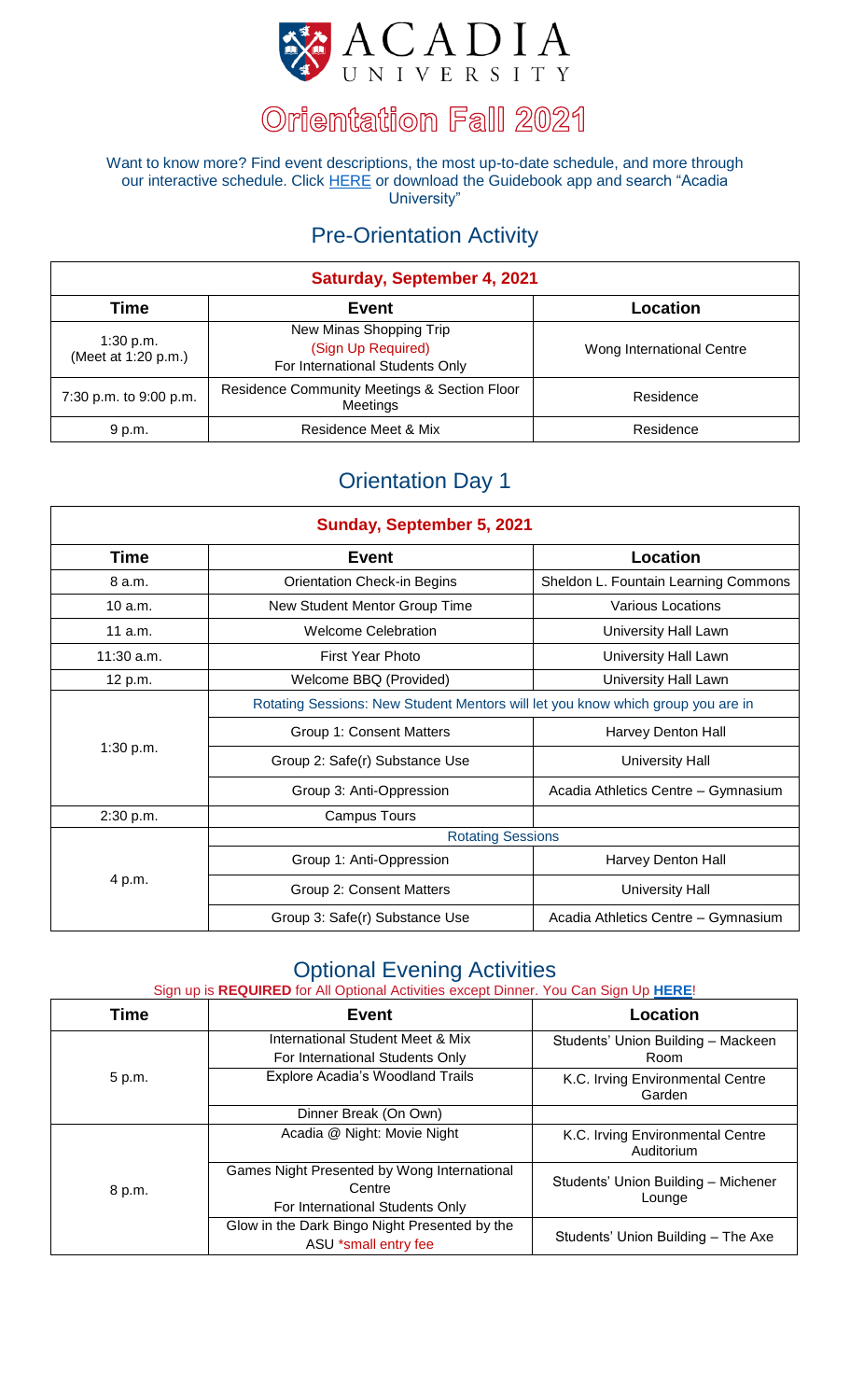

### Orientation Day 2

| <b>Monday, September 6, 2021</b> |                                                                                              |                                                                                 |  |
|----------------------------------|----------------------------------------------------------------------------------------------|---------------------------------------------------------------------------------|--|
| <b>Time</b>                      | <b>Event</b>                                                                                 | <b>Location</b>                                                                 |  |
|                                  | Breakfast (On Own)                                                                           |                                                                                 |  |
|                                  | <b>Rotating Sessions</b>                                                                     |                                                                                 |  |
|                                  | Group 1: Safe(r) Substance Use                                                               | Harvey Denton Hall                                                              |  |
| 10 a.m.                          | Group 2: Anti-Oppression                                                                     | <b>University Hall</b>                                                          |  |
|                                  | Group 3: Consent Matters                                                                     | Acadia Athletics Centre - Gymnasium                                             |  |
|                                  | Choose from the following activities                                                         |                                                                                 |  |
|                                  | Tye Dye Fun Presented by the Wong International<br>Centre<br>For International Students Only | <b>Cutten House Lawn</b>                                                        |  |
|                                  | <b>Truth Before Reconciliation Mural</b>                                                     | The Quad; Rain Location: K.C. Irving<br><b>Environmental Centre Garden Room</b> |  |
| 11a.m.                           | <b>Garden Mindfulness Walk</b><br>(Sign Up Required)                                         | K.C. Irving Environmental Science Centre<br>Garden                              |  |
|                                  | Yoga with Tina Gentile<br>(Sign Up Required)                                                 | K.C. Irving Environmental Science Centre<br>Garden                              |  |
|                                  | Meet the Business Society                                                                    | Patterson Hall                                                                  |  |
|                                  | <b>Music Students Orientation</b>                                                            | Harvey Denton Hall Room 226                                                     |  |
|                                  | Getting Things Done/Free Time                                                                |                                                                                 |  |
| 12:30 p.m.                       | Lunch (Provided)                                                                             |                                                                                 |  |
|                                  | <b>Rotating Sessions</b>                                                                     |                                                                                 |  |
|                                  | Group 1: Student Support Fair                                                                | University Hall Lawn                                                            |  |
| 2 p.m.                           | Group 2: Axe Games                                                                           | <b>Crowell Tower Fields</b>                                                     |  |
|                                  | Group 3: Acadia Talks - What I Wish I Knew About<br>University                               | <b>University Hall</b>                                                          |  |
|                                  | <b>Rotating Sessions</b>                                                                     |                                                                                 |  |
| 3 p.m.                           | Group 1: Acadia Talks - What I Wish I Knew About<br>University                               | <b>University Hall</b>                                                          |  |
|                                  | Group 2: Student Support Fair                                                                | <b>University Hall</b>                                                          |  |
|                                  | Group 3: The Axe Games                                                                       | <b>Crowell Tower Fields</b>                                                     |  |
|                                  | <b>Rotating Sessions</b>                                                                     |                                                                                 |  |
|                                  | Group 1: Axe Games                                                                           | <b>Crowell Tower Fields</b>                                                     |  |
| 4 p.m.                           | Group 2: Acadia Talks - What I Wish I Knew About<br>University                               | <b>University Hall</b>                                                          |  |
|                                  | Group 3: Student Support Fair                                                                | University Hall Lawn                                                            |  |
| 3 p.m.                           | <b>Music Students Orientation</b>                                                            | Harvey Denton Hall Room 226                                                     |  |
| 6 p.m.                           | Dinner Break (On Own)                                                                        |                                                                                 |  |

### Optional Evening Activities

| Time   | Event                                                                                    | Location                                   |
|--------|------------------------------------------------------------------------------------------|--------------------------------------------|
| 7 p.m. | Ultimate Frisbee, Washer Toss and Board games,<br>Presented by Acadia Alumni Association | Wu Welcome Centre                          |
|        | Hiking & Bonfire Presented by the Acadia Outdoors<br>Club                                | K.C. Irving Environmental Science Centre   |
| 9 p.m. | Acadia @ Night Bob Ross Pain Night                                                       | Students' Union Building - Michener Lounge |
|        | Games Night Presented by ASU *small entry fee                                            | Students' Union Building - Mackeen Room    |
|        | Ultimate Frisbee Presented by the Wong International<br>Centre                           | Acadia Athletics Centre - Gymnasium        |
|        | Open Mic with Ross Chapman                                                               | Students' Union Building - Perkins         |